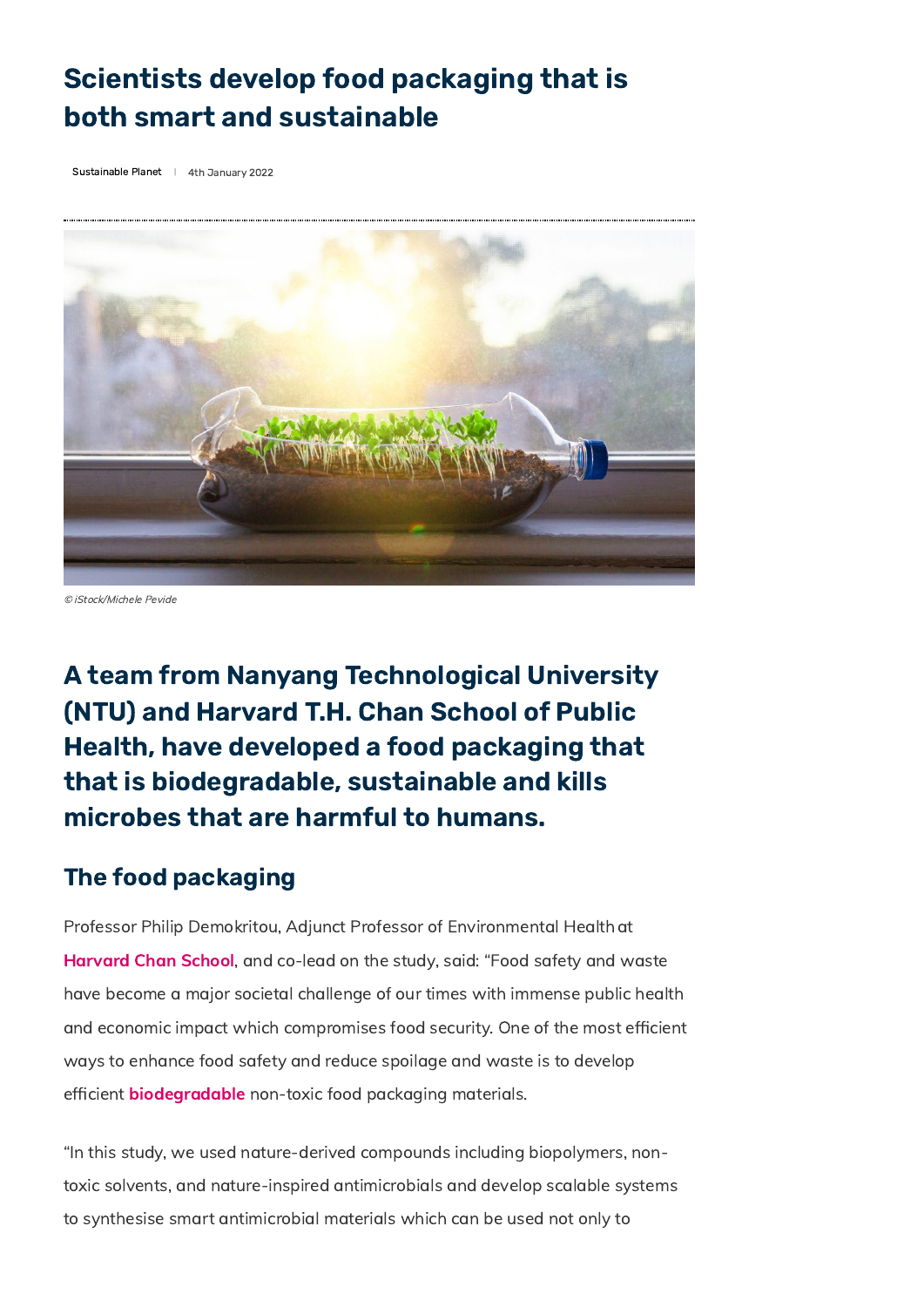enhance food safety and quality but also to eliminate the harm to the environment and health and reduce the use of non-biodegradable plastics at global level and promote sustainable agri-food systems."

The water-proof food packaging is made from a type of corn protein called zein, starch and other naturally derived biopolymers, infused with a cocktail of natural antimicrobial compounds. These include oil from thyme, a common herb used in cooking, and citric acid, which is commonly found in citrus fruits.

The packaging is designed to release the necessary miniscule amounts of antimicrobial compounds in response to the presence of additional humidity or bacteria. This ensures that the packaging can endure several exposures, and last for months.

These properties were tested in lab experiments; when exposed to an increase in humidity or enzymes from harmful bacteria, the fibres in the food packaging have been shown to release the natural antimicrobial compounds, killing common dangerous bacteria that contaminate food, such as E. Coli and Listeria, as well as fungi.

Additionally, as the compounds combat any bacteria that grow on the surface of the food packaging, as well as on the food product itself, scientists suggest that it has the potential to be used for a large variety of products, including ready-to-eat foods, raw meat, fruits, and vegetables. This is highlighted by an experiment conducted by the researchers, where strawberries that were wrapped in the developed food packaging successfully stayed fresh for seven days before developing mould, compared to counterparts that were kept in mainstream fruit plastic boxes, which only stayed fresh for four days.

Professor Mary Chan, Director of NTU's Centre of Antimicrobial Bioengineering, and co-lead on the project, said: "This invention would serve as a better option for packaging in the food industry, as it has demonstrated superior antimicrobial qualities in combatting a myriad of food-related bacteria and fungi that could be harmful to humans. The packaging can be applied to various produces such as fish, meat, vegetables, and fruits. The smart release of antimicrobials only when bacteria or high humidity is present, provides protection only when needed thus